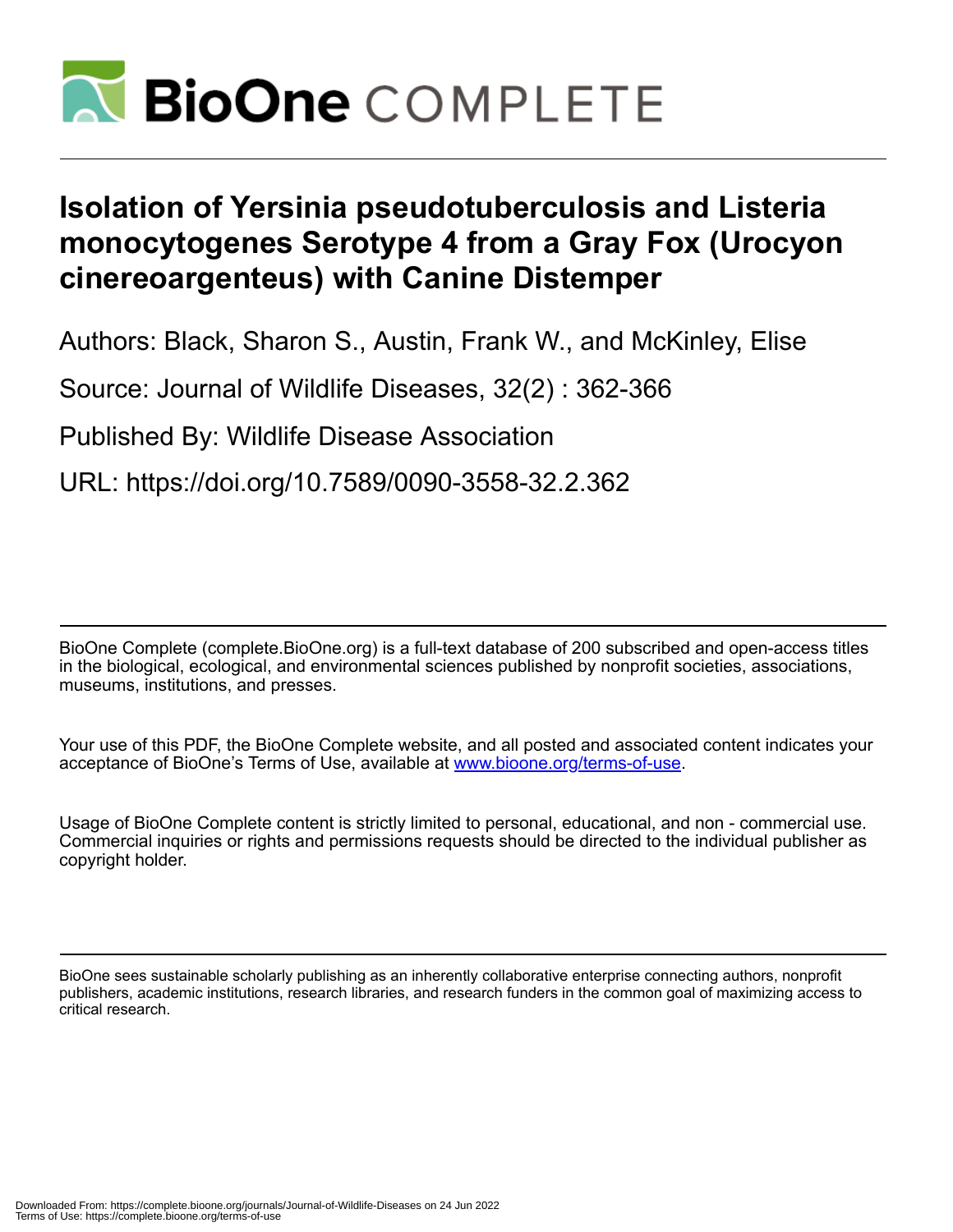## Isolation of Yersinia pseudotuberculosis and Listeria monocytogenes Serotype 4 from a Gray Fox (*Urocyon cinereoargenteus*) with Canine **Distemper**

Sharon S. Black, Frank W. Austin, and Elise McKinley, Diagnostic Laboratory Services, College of Veterinary Medicine, Mississippi State University, Mississippi State, Mississippi 39762, USA

ABSTRACT: In February 1993, clinical, pathological, and microbiological investigations were performed on an adult female gray fox (Uro*cyon cinereoargenteus*) from northern Mississippi (USA). The fox had clinical signs consistent with canine distemper virus encephalitis. Eosinophilic inclusions characteristic of canine distemper virus were in the nuclei and cytoplasm of cerebral neurons and glial cells and in the cytoplasm of urinary, gastric, pancreatic and biliary epithelial cells. The liver contained multifocal microscopic nodular foci of granulomatous to pyogranulomatous inflammation and necrosis with large colonies of small Gram-negative coccobacilli. A low number of small Gram-positive bacilli were within viable-appearing Kupffer cells and hepatocytes. Yersinia pseudotuberculosis and Listeria monocytogenes serotype 4 were isolated from the liver and a mesenteric lymph node.

Key words: Gray fox, Urocyon cinereoargenteus, canine distemper, encephalitis, hepatitis, Listeria monocytogenes, Yersinia pseudotuberculosis.

The bacteria Yersinia pseudotuberculosis and Listeria monocytogenes are both global in distribution and prevalent in nature (Hubbert, 1972; Wetzler, 1981; Dijkstra, 1981), acquired by fecal-oral transmission (Baskin, 1980; Courtieu, 1991) and pathogenic in animals and humans (Hubbert, 1972; Wetzler, 1981; Courtieu, 1991). We report a case of coexisting infections of Y. pseudotuberculosis and L. monocytogenes in a wild gray fox (Urocyon *cinereoargenteus*) with canine distemper.

In February 1993, an adult female gray fox was found in a horse pasture in rural northern Mississippi, USA (33°26'N, 88°51′W). The fox was described as listless and ataxic, and it did not exhibit signs of fear upon close contact with humans. The fox was further examined at the Animal Health Center at the Mississippi State University College of Veterinary Medicine where it had intermittent rhythmic chewing movements and twitching of the legs. Viral encephalitis due to either canine distemper or rabies was suspected. The fox was euthanized with a lethal dose (86 mg/ kg) of barbiturate (Beuthanasia®-D Special; Schering-Plough Animal Health Corp., Kenilworth, New Jersey, USA) administered intravenously and necropsied.

The body condition of the fox was good. Approximately four 1 to 3 mm diameter white foci were on the surface of the liver and extended into the underlying parenchyma. The cranioventral lung lobes contained a few small focal areas of atelectasis and hyperemia. One half of the brain was submitted to the Mississippi State Board of Health, Public Health Laboratory for rabies direct fluorescent antibody (DFA) testing (Velleca and Forrester, 1981). Samples of brain, heart, lung, liver, kidney, urinary bladder, spleen, adrenal gland, thyroid gland, pancreas and gastrointestinal tract were fixed in neutral buffered 10% formalin for histopathology. These tissues were embedded in paraffin, sectioned at 5 µm, and stained with hematoxylin and eosin (H&E). Select microscopic sections of liver were stained with a Brown and Brenn Gram stain (Luna, 1960).

Fresh liver, kidney, and a mesenteric lymph node were evaluated for bacteriology. Specimens were directly plated on Trypticase Soy Agar (TSA) with 5% sheep blood, Colistin Nalidixic Acid (CNA) agar with 5% sheep blood, and MacConkey agar (all from Becton Dickinson Microbiology Systems (BBL<sup>®)</sup>; Cockeysville, Maryland, USA) for isolation. Tissue specimens also were enriched in brain heart infusion broth (Difco, Detroit, Michigan,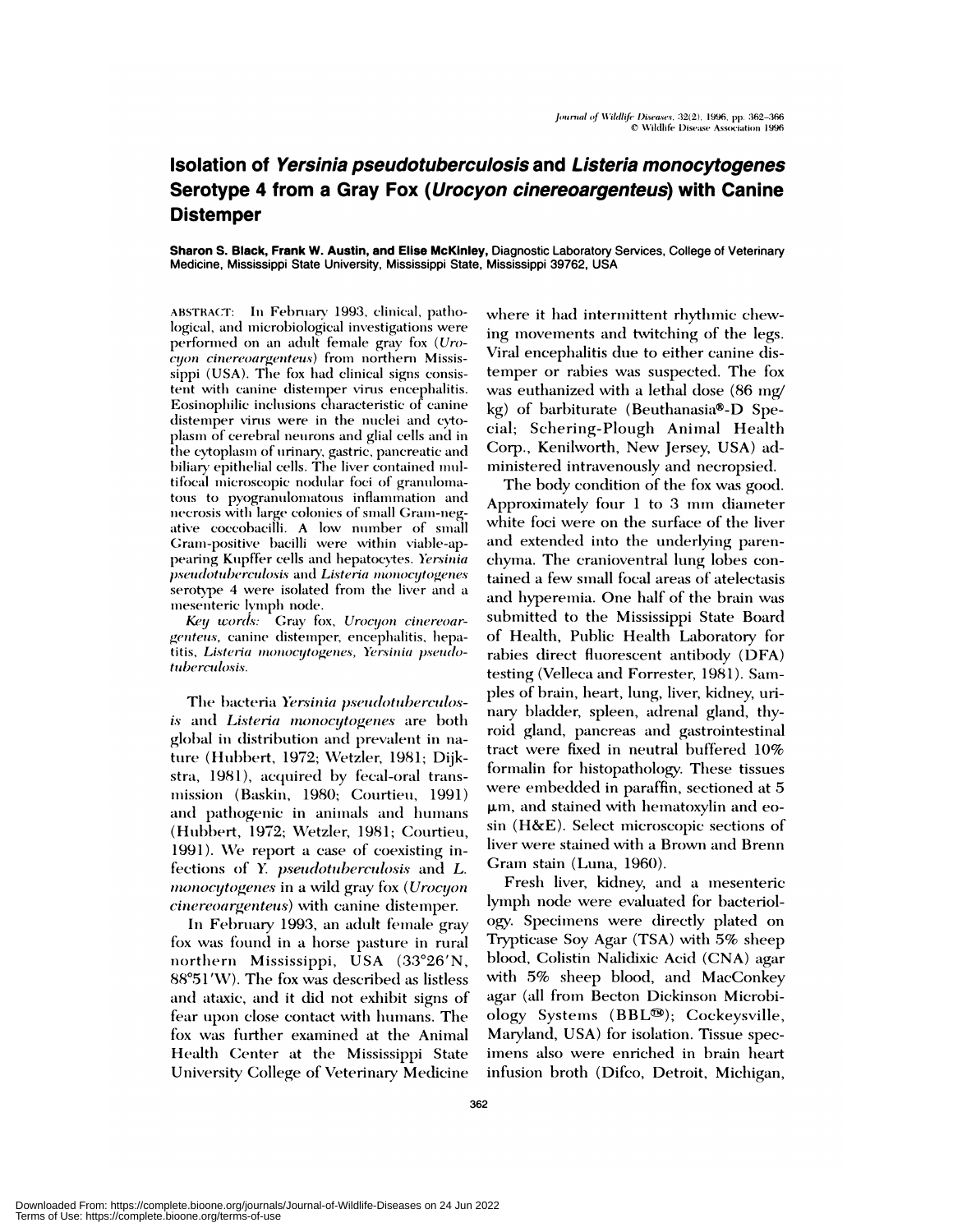

FIGURE 1. Numerous canine distemper virus inclusions (arrows) in the cytoplasm of intrahepatic biliary epithelium in the liver of a gray fox. H&E. Bar  $= 20 \text{ µm}.$ 

USA) and used to inoculate CDC (Centers for Disease Control) anaerobic agar plates  $(BBL^{\circledR})$  which were incubated in anaerobic BIO-BAGS (BBL<sup>®)</sup>. All cultures were incubated at 37 C and examined daily for growth.

Microscopically, the cerebral white matter had mild lymphocytic perivascular cuffing and vacuolization of the neuropil characteristic of demyelination. Small numbers of eosinophilic intranuclear and intracytoplasmic inclusions in neurons and glial cells of the cortical gray matter were characteristic of canine distemper virus. Similar inclusions were numerous in the cytoplasm of the epithelial cells of the urinary bladder mucosa, renal pelves, gastric mucosa, pancreatic ducts, and intrahepatic bile ducts  $(Fig. 1)$ ; the extrahepatic biliary epithelium was not examined. The liver contained many randomly distributed, 50



FIGURE 2. Nodular focus of necrosis and granulomatous inflammation containing colonies of Yersinia pseudotuberculosis in the liver of a gray fox. H&E. Bar =  $160 \mu m$ .

to 500 μm diameter foci of inflammation and necrosis consisting of nodular accumulations of macrophages with small numbers of neutrophils (Fig. 2). Most of these foci contained colonies of bacteria that appeared finely granular and lightly basophilic in H&E-stained sections. The bacterial colonies were composed of small Gram-negative coccobacilli. A few Grampositive bacilli were in the cytoplasm of viable-appearing Kupffer cells and hepatocytes scattered throughout the hepatic parenchyma. The histopathologic findings were consistent with demyelinating encephalitis due to canine distemper virus and multifocal granulomatous to pyogranulomatous bacterial hepatitis. Differential etiologic diagnoses considered for the hepatitis were Yersinia pseudotuberculosis, Yersinia pestis, Salmonella spp. and Francisella tularensis.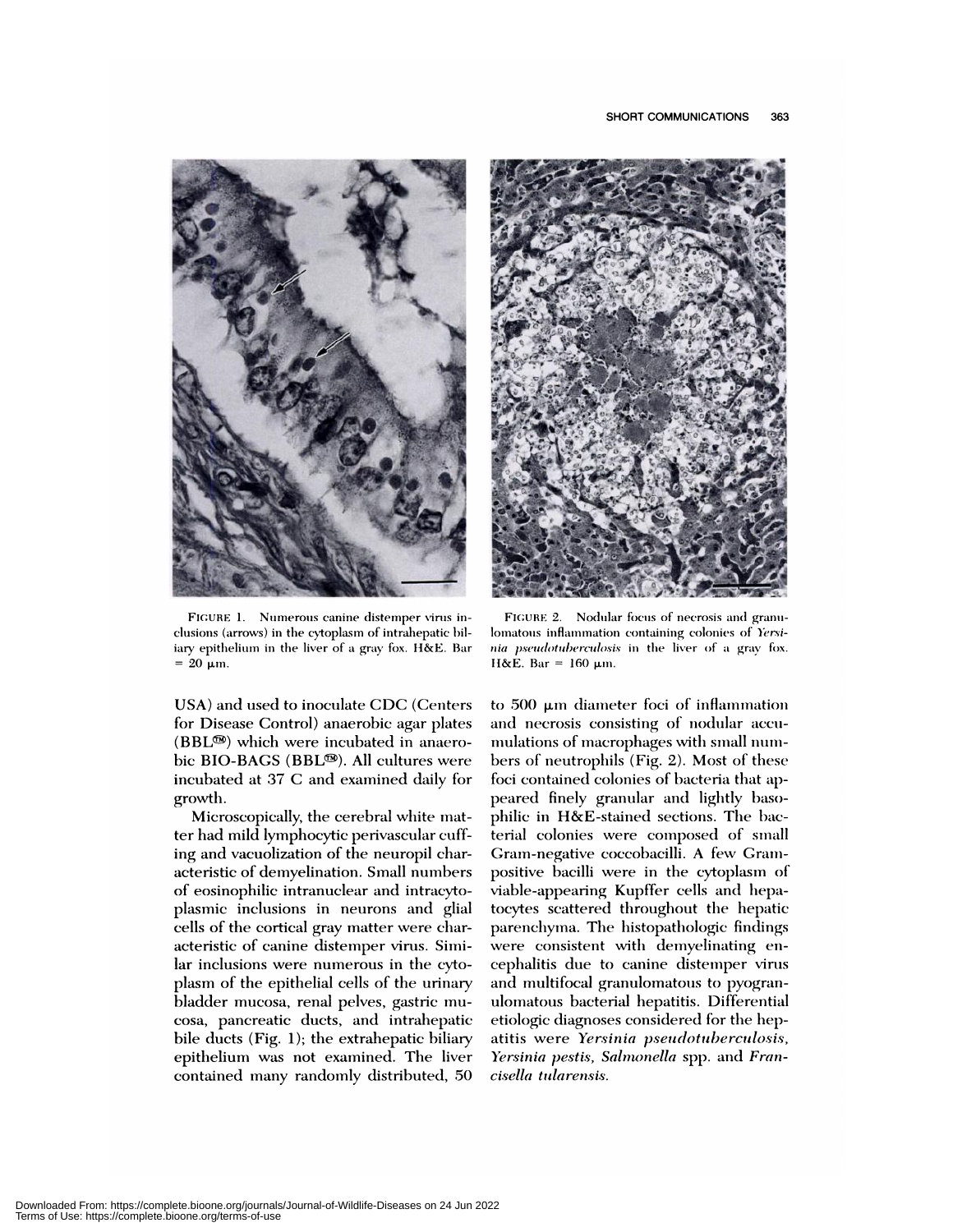Cultures of the liver and lymph node each produced heavy growth of single Gram-negative and Gram-positive rod isolates after 24 to 48 hr incubation following direct plating on TSA, CNA agar, and MacConkey agar; no growth was obtained from the kidney cultured on these media. Brain heart infusion broth enrichment cultures of liver, lymph node, and kidney did not contain recognized pathogens when subcultured on CDC anaerobic agar plates. No obligate anaerobes were isolated. Yersinia pseudotuberculosis was identified using the API 20E® system (bio-Merieux Vitek, Hazelwood, Missouri, USA) and cytochrome C oxidase testing. Listeria monocytogenes was identified using the API Coryne® system (bioMerieux Vitek) along with a Christie, Atkins, and Muench-Petersen (CAMP) test (Christie et al., 1944) and a motility test (Bille and Doyle, 1991). Listeria monocytogenes was further characterized as serotype 4 using Bacto-Listeria O Antisera types 1, 4 and Poly (Difco) in the rapid slide test. Both isolates were cryopreserved and placed in the Pathogen Repository at the College of Veterinary Medicine. The rabies DFA test on the brain was negative.

Canine distemper is a viral disease of Canidae, Mustelidae, and Procyonidae worldwide and has been documented in a variety of wild and captive fox species, including the gray fox (Budd, 1981). In a recent 18-yr survey of diseases diagnosed in gray foxes from the southeastern United States, canine distemper contributed to mortalities in the gray fox population more often than any other infectious or noninfectious disease; some foxes had toxoplasmosis or cryptosporidiosis concurrently with distemper (Davidson et al., 1992a). Listeriosis concurrent with distemper in a gray fox has been reported by Jakowski and Wyand (1971). Salmonellosis and adenovirus infections were reported in unvaccinated ranch foxes with distemper (Ayroud et al., 1992). The immunosuppressive effect of distemper in dogs is well-docu-

mented and may predispose them to other infectious diseases (Dungworth, 1993).

Yersinia pseudotuberculosis is a Gramnegative coccobacillus that is worldwide in distribution and infects humans and a wide variety of wild and domestic mammals and birds (Hubbert, 1972; Wetzler, 1981). Epizootics of Y. pseudotuberculosis have caused the loss of significant numbers of animals in laboratory colonies and zoos (Baskin, 1980). Epizootics have recently occurred in a wildlife park (Welsh et al., 1992) and in farmed herds of red deer (Cervus elaphus), elk (C. elaphus canadensis), fallow deer (Dama dama), and red deer-elk hybrids (Sanford, 1995). Wild birds and rodents are important reservoirs of Y. pseudotuberculosis, and ingestion of feed contaminated with feces and predation of carrier animals are potential methods of infection (Baskin, 1980). The lesions that develop vary with the species of animal infected (Baskin, 1980). In birds and some mammals, Y. pseudotuberculosis produces disseminated nodular foci of pyogranulomatous inflammation containing large numbers of organisms throughout the viscera, similar to the hepatic lesions in the gray fox of the present report.

Listeria monocytogenes is a Gram-positive bacillus that can cause septicemia, abortion, or encephalitis in humans and animals (Courtieu, 1991). Listeria monocytogenes is ubiquitous in nature (Dijkstra, 1981) and may be shed in the feces of infected animals and humans (Briones et al., 1992). Despite its widespread distribution, L. monocytogenes causes sporadic disease, and humans and animals are most commonly infected through ingestion of contaminated food (Courtieu, 1991). In a previous report, a gray fox with canine distemper and listeriosis had foci of hepatocellular necrosis containing numerous Gram-positive bacilli, and L. monocytogenes was cultured from the liver (Jakowski and Wyand, 1971). In contrast, Gram-positive bacilli in the liver of the gray fox in the present report were found in small numbers within viable-appearing Kupffer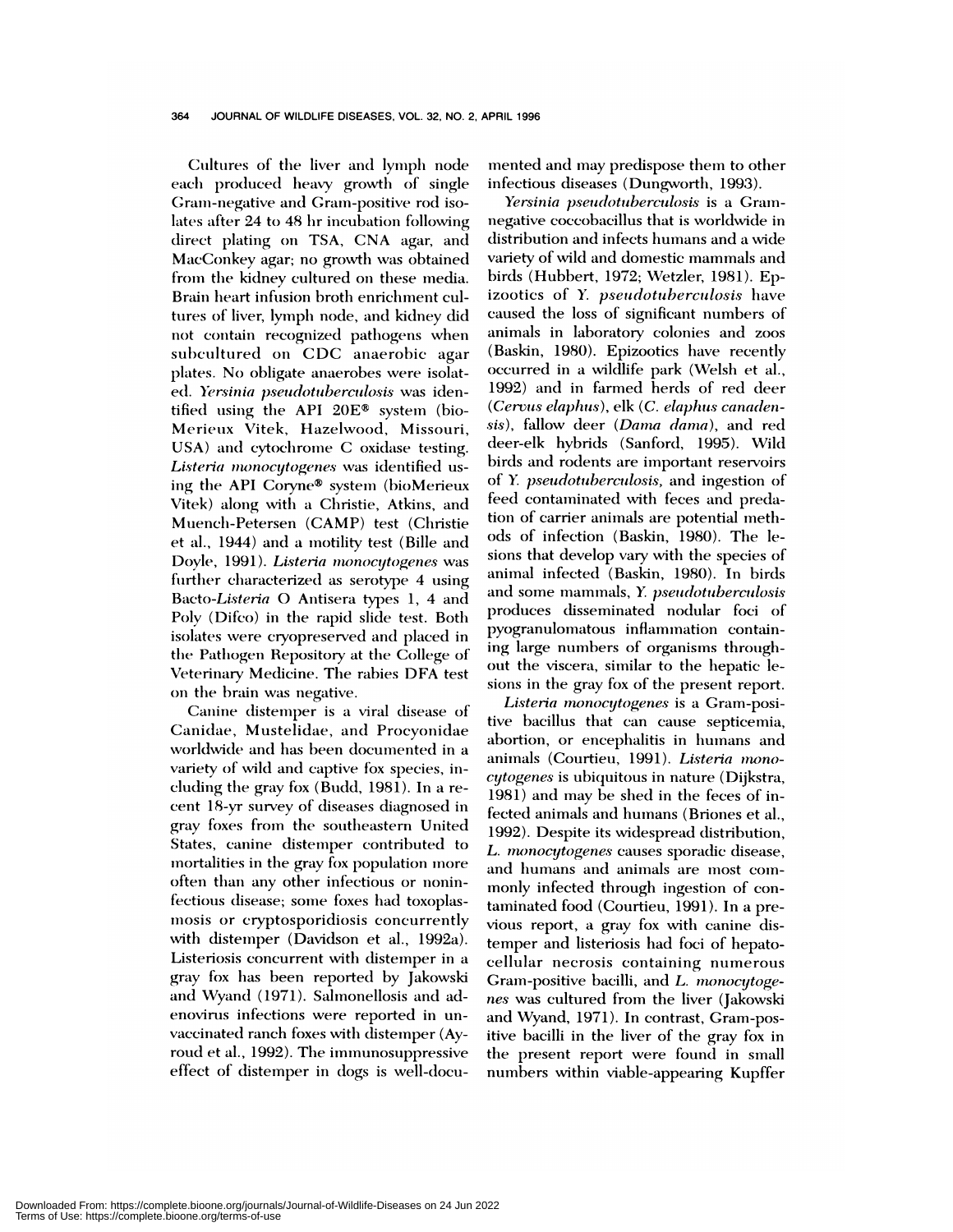cells and hepatocytes and were not identified within inflammatory foci. Thus, *Y. pseudotuberculosis* may have been the primary bacterial pathogen responsible for the foci of necrosis and inflammation in the liver of this fox.

The practice of using translocated wild canids such as gray foxes, red foxes *(Vulpes vulpes),* and coyotes *(Canis latrans),* from commercial sources to stock fox-chasing enclosures is increasing and is considered a potential health risk to indigenous wildlife, domestic animals, and humans; many gray foxes obtained during an investigation of illegal wildlife translocation were infected with canine distemper virus (David son et al., 1992b). The stress of capture, handling, and transport combined with the immunosuppressive effect of canine distemper virus may precipitate bacterial dis ease in foxes carrying Y. *pseudotuberculosis* (Obwolo, 1980) or *L. monocytogenes* (Gronstol, 1986). Concentrating the foxes in pens or enclosures facilitates the trans mission of infectious diseases among them. Consequently, the potential for transmission of diseases such as listeriosis and yersiniosis to wild or domestic animals and to humans directly or indirectly exposed to translocated foxes, their carcasses, or feces may be significant.

This research is supported by the Mississippi Agricultural and Forestry Experi ment Station (MAFES) under project #MISV-0842 and the College of Veterinary Medicine, Mississippi State University. This paper is MAFES publication #J-8800.

## **LITERATURE CITED**

- AYROUD, M., D. HAINES, AND B. TERRANE. 1992. Canine distemper and secondary infections in unvaccinated ranch foxes. Canadian Veterinary Journal 33: 617.
- **BASKIN,** G. B. 1980. Comparative aspects of *Yersinia pseudotuberculosis* infection in animals. *In* Com parative pathology of zoo animals, R. J. Montali and G. Migaki (eds.). Smithsonian Institution Press, Washington, D.C., pp. 219-223.
- BILLE, J., AND M. P. DoYLE. 1991. Listeria and er ysipelothrix. In Manual of clinical microbiology, 5th ed., A. Balows, W J. Hausler, K. L. Herr mann, H. D. Isenberg and H. J. Shadomy (eds.).

American Society for Microbiology, Washington, D.C., pp. 287-295.

- **BRIONES, V.,** M. M. **BLANCO, A. MARCO, N.** PRATS, 1. F. **FERNANDEz-GARAYzABAL,** C;. SuAREz, M. DoMINGo, **AND L. DOMINGUEZ.** 1992. Biliary excretion as possible origin of *Listeria monocy*togenes in fecal carriers. American Journal of Veterinary Research 53: 191-193.
- BUDD, J. 1981. Distemper. *In* Infectious diseases of wild mammals, 2nd ed., J. W. Davis, L. H. Karstad, and D. O. Trainer (eds.). The Iowa State University Press, Ames, Iowa, pp. 31-44.
- CHRISTIE, R., F. E. ATKINS, AND E. MUENCH-PE- TERSEN. 1944. A note on the lytic phenomenon shown by group B streptococci. Australian Jour nal of Experimental Biology and Medicine 22: 197-200.
- COURTIEU, A. L. 1991. Latest news on listeriosis (review). Comparative Immunology and Microbiology of Infectious Diseases 14: 1-7.
- DAVIDSON, \V. R., V F. NETTLES, L. E. HAYES, E. W. HOWERTH, AND C. E. COUVILLION. 1992a. Diseases diagnosed in gray foxes (Urocyon ciner $e$  *<i>eoargenteus*) from the southeastern United States. Journal of Wildlife Diseases 28: 28-33.
- **,** M. J. APPEL, G. L. DOSTER, 0. E. BAKER, **AND** J. F. BROWN. 1992b. Diseases amid **parasites of** red foxes, gray foxes, aimd **coyotes fronm coin-miuercial sources** selling to fox-chasing emmclosures. Journal of Wildlife Diseases 28: 581-589.
- DIJKSTRA, R. G. 1981. **Listeriosis.** *In* Infectious dis eases of wild mammals, 2nd ed., J. W. Davis, L. H. Karstad, and D. O. Trainer (eds.). The Iowa State University Press, Ames, Iowa, pp. 306-316.
- DUNGWORTH, D. L. 1993. The respiratory system. In Pathology of domestic animals, 4th ed., Vol  $2$ , K. V. F. Jubb, P. C. Kennedy, and N. Palmer (eds.). Academic Press, Orlando, Florida, pp. 539-699.
- GRONSTOL, H. 1986. Listeria. In Pathogenesis of bacterial infections in animals, C. L. Gyles and C. 0. Thoen (eds.). Iowa State University Press, Ames, Iowa, pp. 48-55.
- HUBBERT, W. T. 1972. Yersiniosis in mammals and birds in the United States. The American Journal of Tropical Medicine and Hygiene 21: 458-463.
- JAKOWSKI, R. M., AND D. S. WYAND. 1971. Listeriosis associated with canine distemper in a gray fox. Journal of the American Veterinary Medical Association 159: 626-628.
- LUNA, L. G. Manual of histologic and special staining techniques of the Armed Forces Institute of Pathology, 2nd ed. McGraw-Hill Book Company, New York, New York, p. 222-223.
- OBWOLO, M. J. 1980. The pathogenesis of yersiniosis. *In* Comparative pathology of zoo animals, R. J. Montaii and G. Migaki (eds.). Smithsonian Institution Press, Washington, D.C., pp. 225-229.
- SANFORD, E. S. 1995. Outbreaks of yersiniosis caused by Yersinia *pseudotuberculosis* in farmed